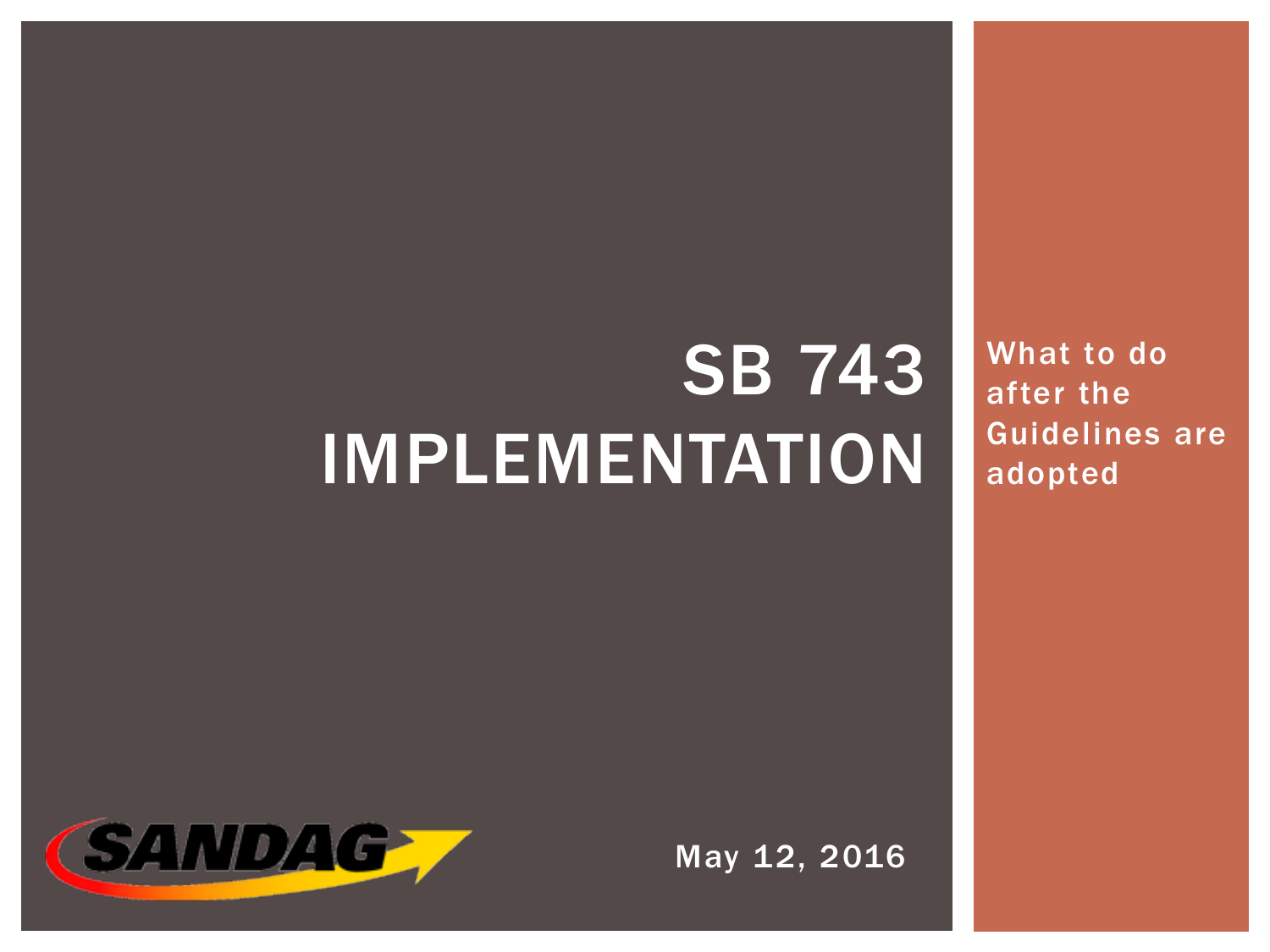#### **OVERVIEW**

- **SANDAG** supports developing new CEQA transportation metrics
- Already used VMT and induced travel as significance criteria
- Streamline land use and transportation projects consistent with adopted RTP/SCS that meets SB 375 GHG targets (aka SANDAG Regional Plan)
- **Broaden list of public transit and active transportation** projects that do not require VMT analysis
- Differentiate between "general purpose" highway lanes and "managed lanes"
- Relationship between statewide GHG reduction goals and OPR's recommended thresholds
- SANDAG's role in SB 743 implementation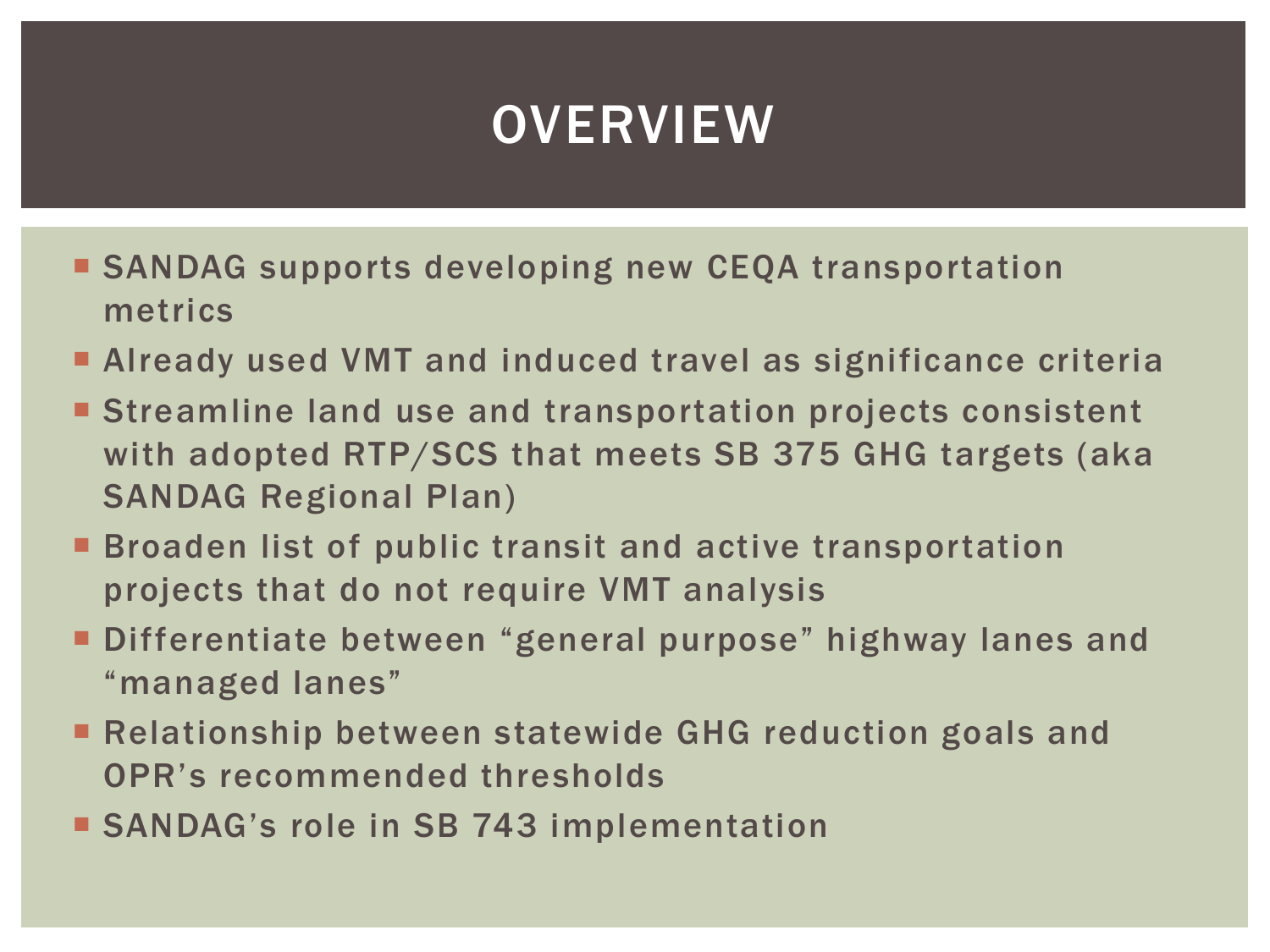#### VMT ANALYSIS EIR FOR SAN DIEGO FORWARD: THE REGIONAL PLAN

Per Capita VMT in the San Diego Region, 2012 to 2050

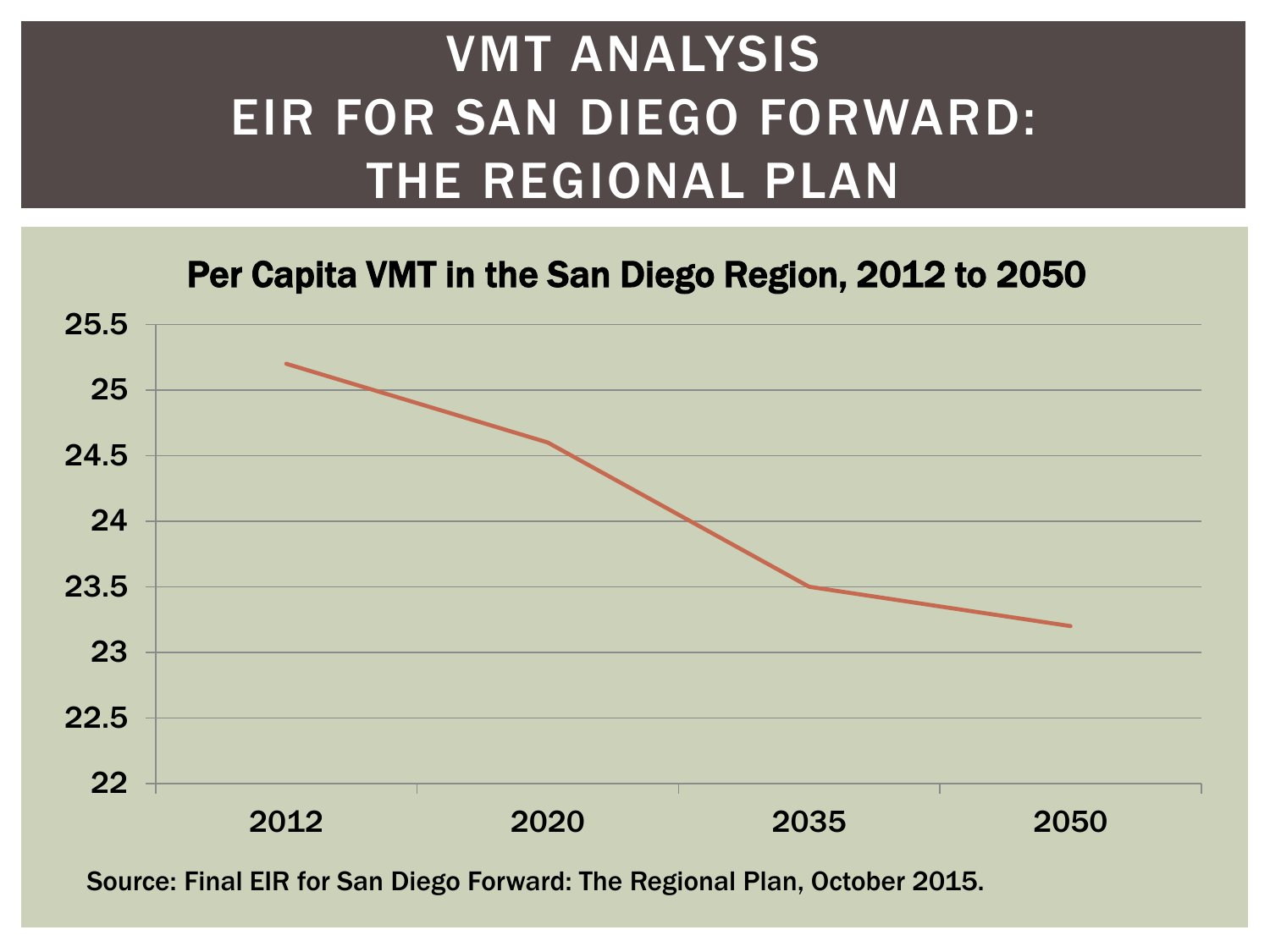# SB 375 REQUIREMENTS FOR RTP/SCS

- Air Resources Board sets regional GHG targets for passenger vehicles
- "Sustainable communities strategy" is required part of a Regional Transportation Plan
- SCS must show how the targets are achieved through forecasted land use patterns, transportation investments, transportation measures or policies
- **SCS land use assumptions are based on adopted general** plans
- SB 375 metric is per capita GHG emissions from passenger cars and light trucks - no mention of VMT
- **ARB Scoping Plan shows contribution of SB 375 regional** targets to statewide AB 32 emissions limit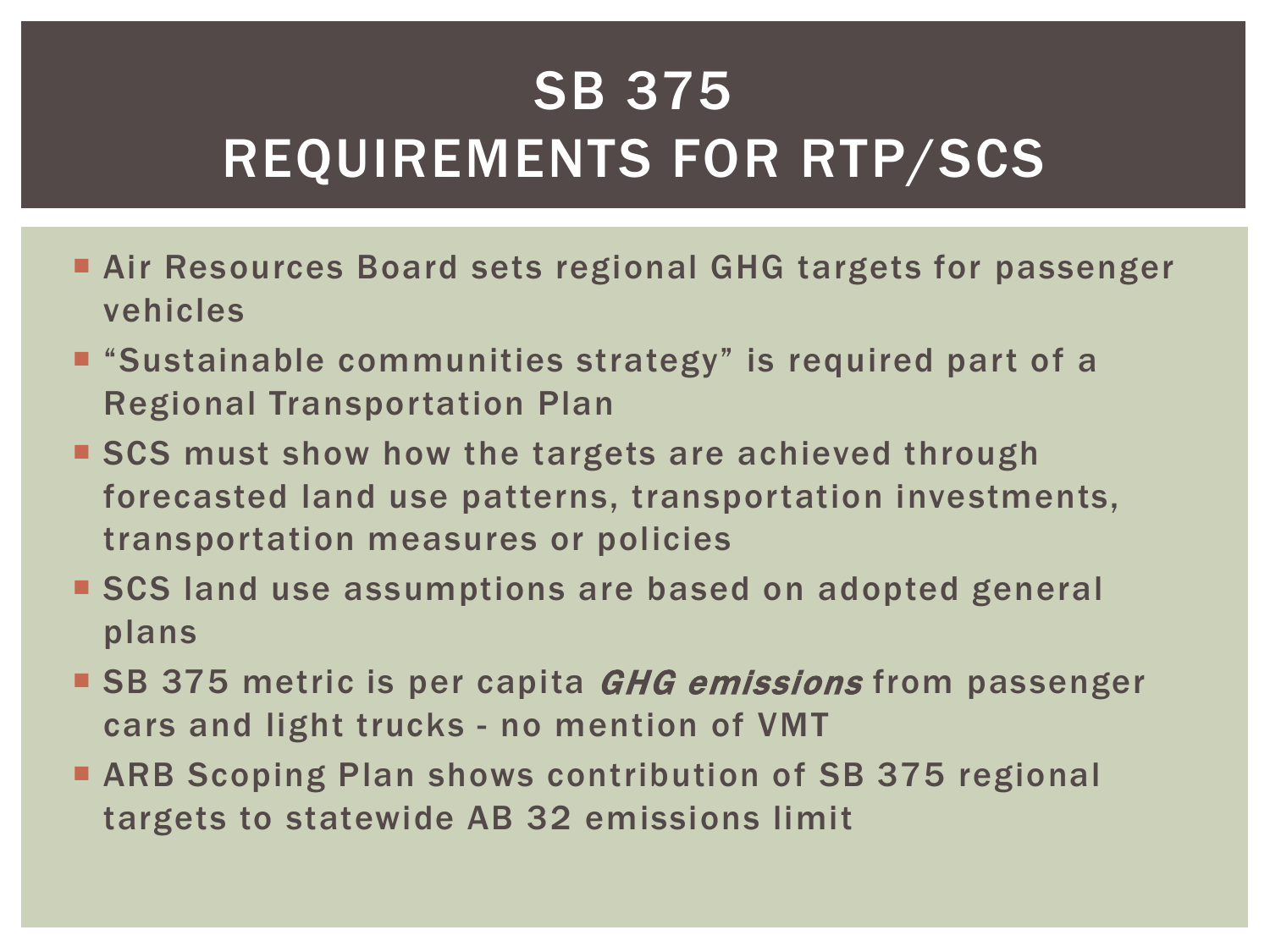# REGIONAL PLAN EXCEEDS SB 375 GHG EMISSIONS REDUCTION TARGETS



\*Targets set by State for SANDAG to reduce Per Capita CO2 Emissions from Passenger Vehicles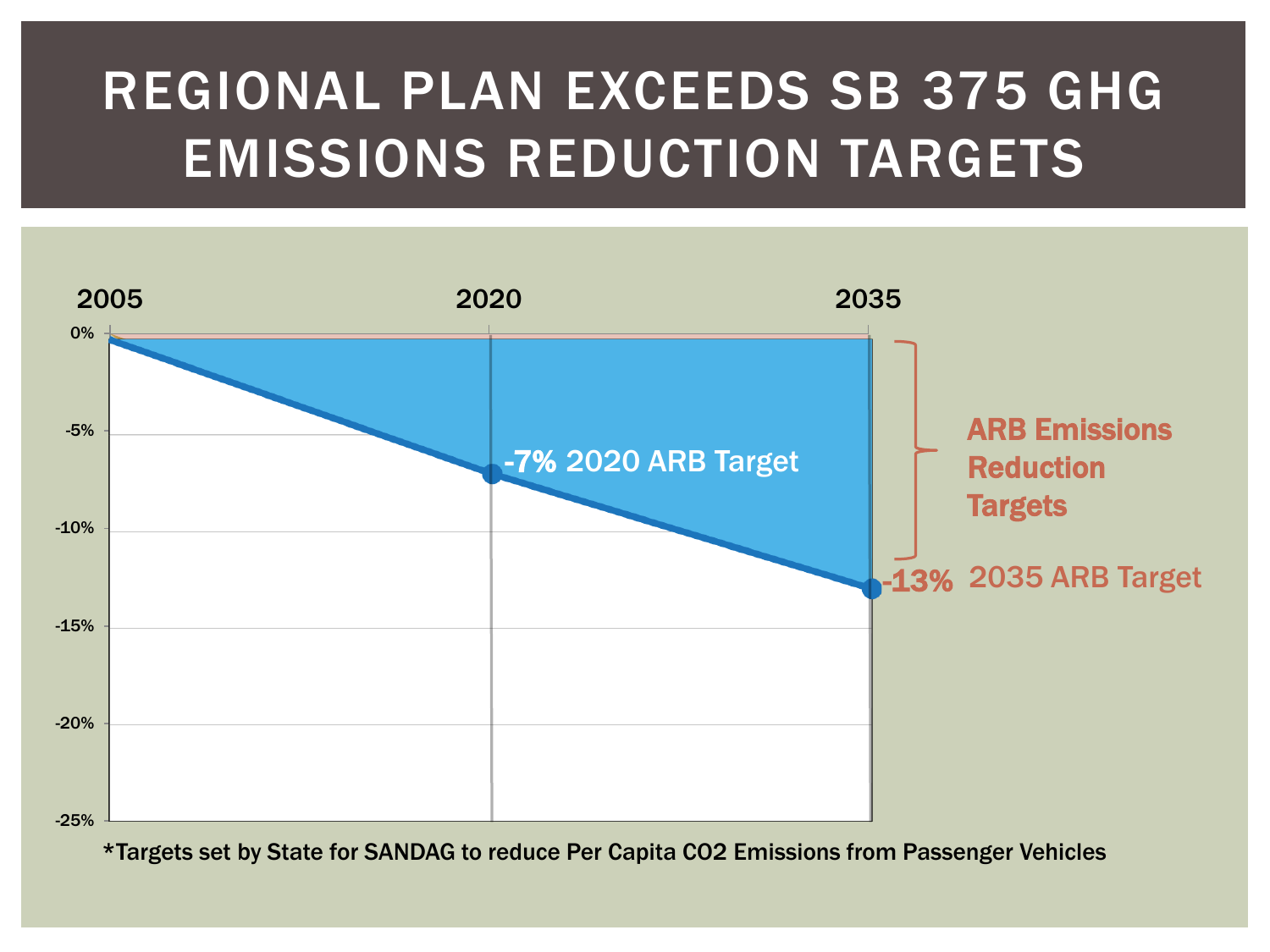# REGIONAL PLAN EXCEEDS SB 375 GHG EMISSIONS REDUCTION TARGETS



\*Targets set by State for SANDAG to reduce Per Capita CO2 Emissions from Passenger Vehicles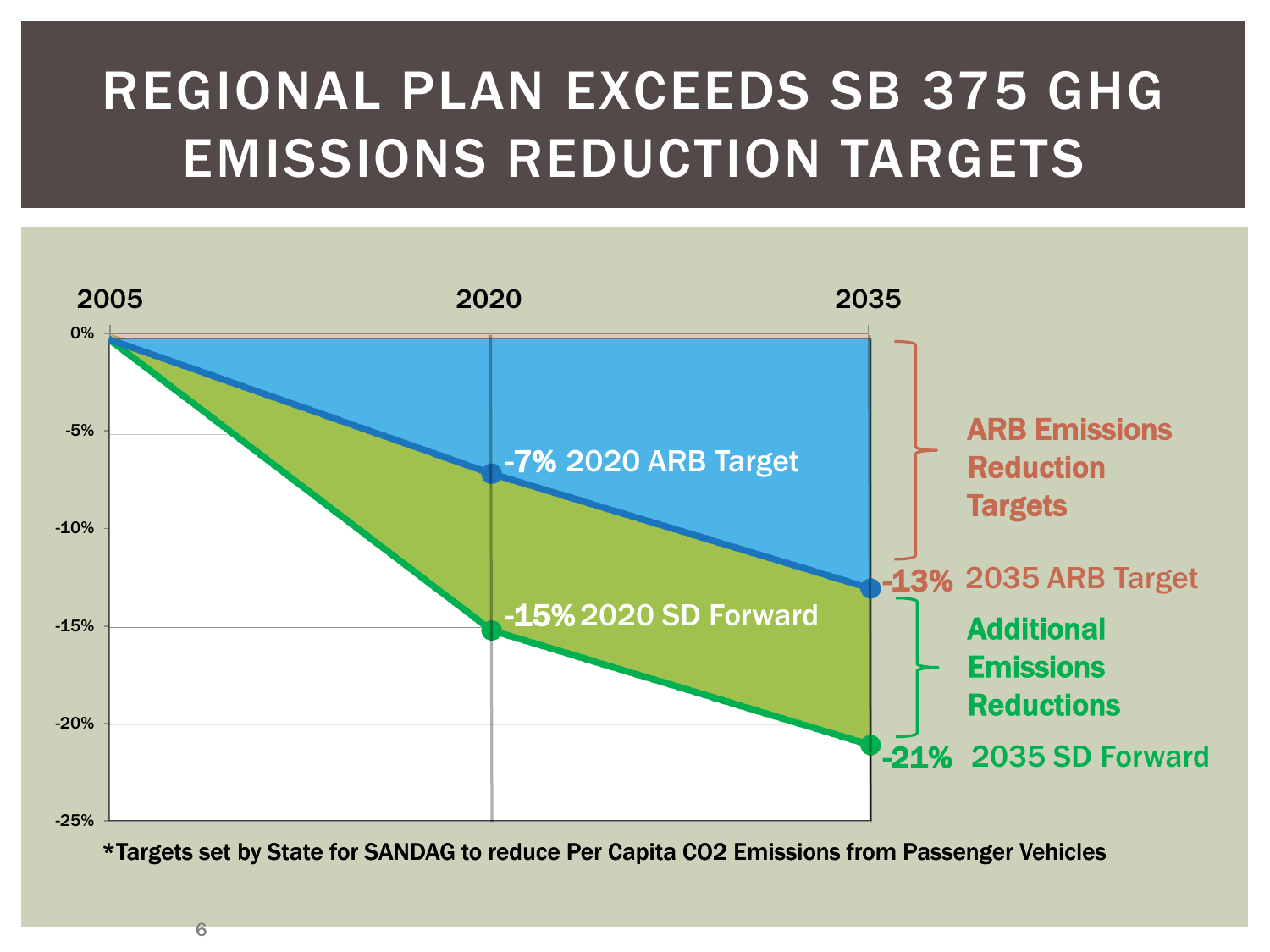# MEETING CALIFORNIA'S 2020 EMISSIONS TARGET

| Category                                                  | <b>Contribution to 2020 Statewide</b> |            |
|-----------------------------------------------------------|---------------------------------------|------------|
|                                                           | <b>Million Metric Tons CO2e</b>       | Percentage |
| AB 32 Baseline 2020 Forecast Emissions                    | 509                                   | n/a        |
| <b>Advanced Clean Cars</b>                                | 3.1                                   | 4.0%       |
| Low Carbon Fuel Standard                                  | 15.2                                  | 19.5%      |
| <b>Regional Targets (Statewide SB 375 Implementation)</b> | $\overline{\mathbf{3}}$               | 3.8%       |
| <b>Tire Pressure Program</b>                              | 0.6                                   | 0.8%       |
| <b>Ship Electrification</b>                               | 0.2                                   | 0.3%       |
| <b>Heavy Duty Aerodynamics</b>                            | 0.9                                   | 1.2%       |
| <b>Energy Efficiency and Conservation</b>                 | 12.2                                  | 15.6%      |
| <b>Solar Hot Water</b>                                    | 0.1                                   | 0.1%       |
| Renewable Electricity Standard (20%-33%)                  | 11.5                                  | 14.7%      |
| <b>Million Solar Roofs</b>                                | 1.1                                   | 1.4%       |
| High Global Warming Potential (GWP) Gases                 | 5.4                                   | 6.9%       |
| Waste                                                     | 1.8                                   | 2.3%       |
| Cap-and-Trade Reductions                                  | 23                                    | 29.4%      |
| <b>Statewide 2020 Limit</b>                               | 431                                   | 100.0%     |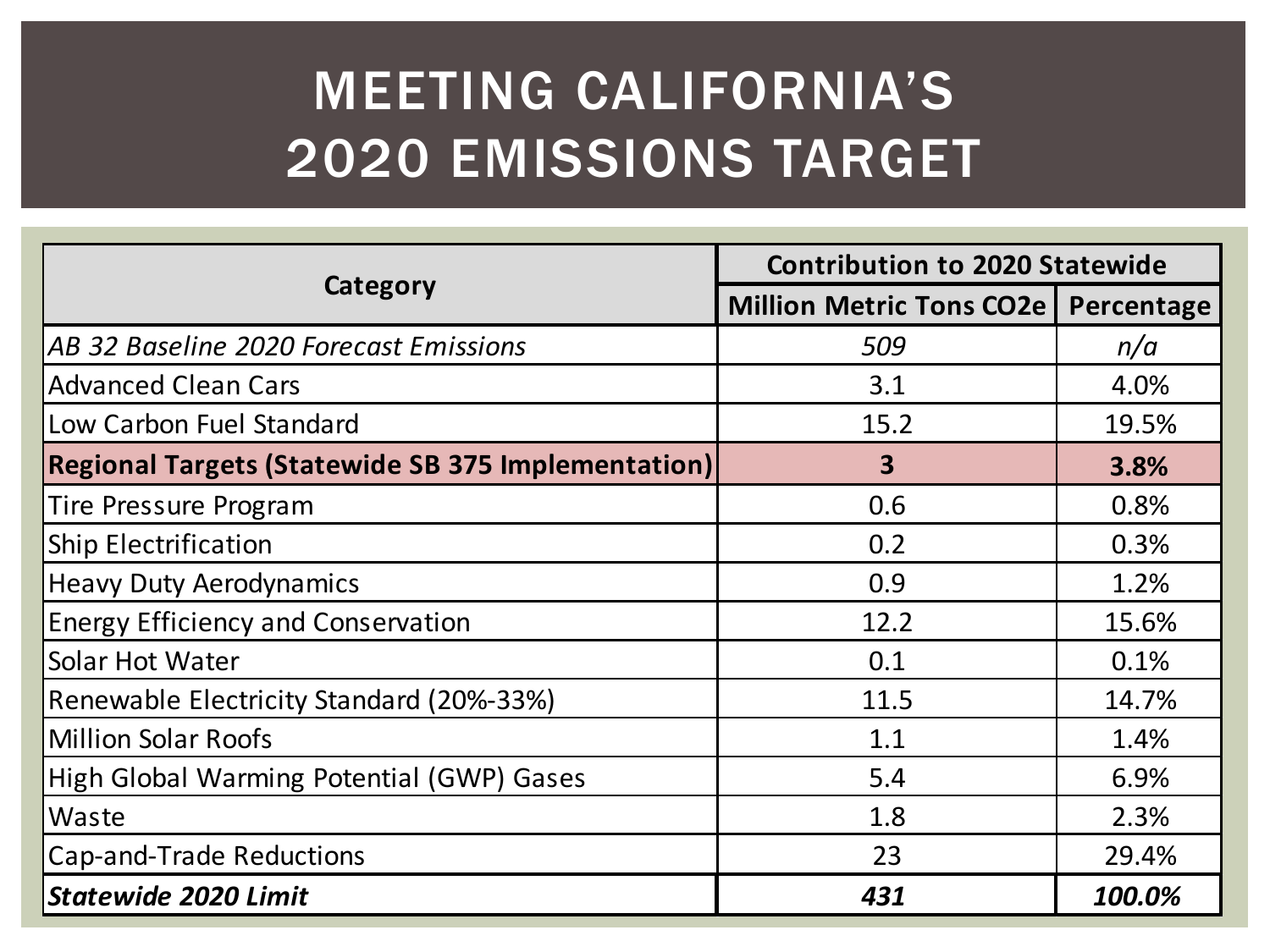# PUBLIC TRANSIT AND ACTIVE **TRANSPORTATION**

- **As a developer of public transit and active transportation** projects, removal of auto delay as environmental impact will streamline CEQA process
- **Broaden the list of projects that do not require VMT analysis** to better reflect public transit and active transportation projects
- **For example:** 
	- **New transit capital projects**
	- New bike or pedestrian facilities in existing rights-of-way
	- New Class I bike path, multi-use paths
	- **Removal or relocation of on-street parking spaces**
	- New transit-only and HOV lanes that support high-quality transit service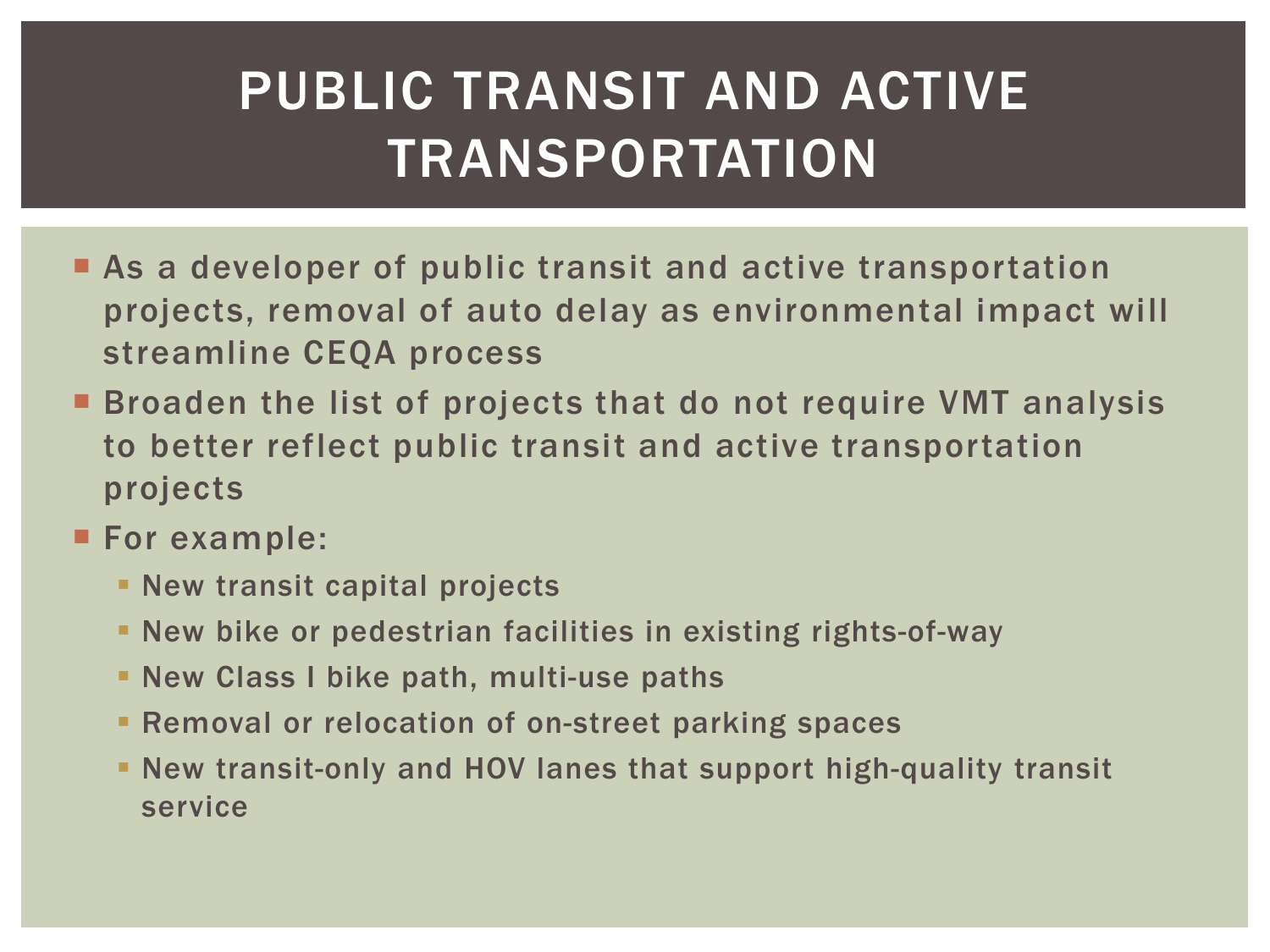## 2050: \$101 Billion for More Transit Choices

- Five new Trolley lines
- 32 new *Rapid* lines
- SPRINTER express service and extension
- Continued COASTER double tracking
- Four new streetcar lines
- Three new intermodal transit centers



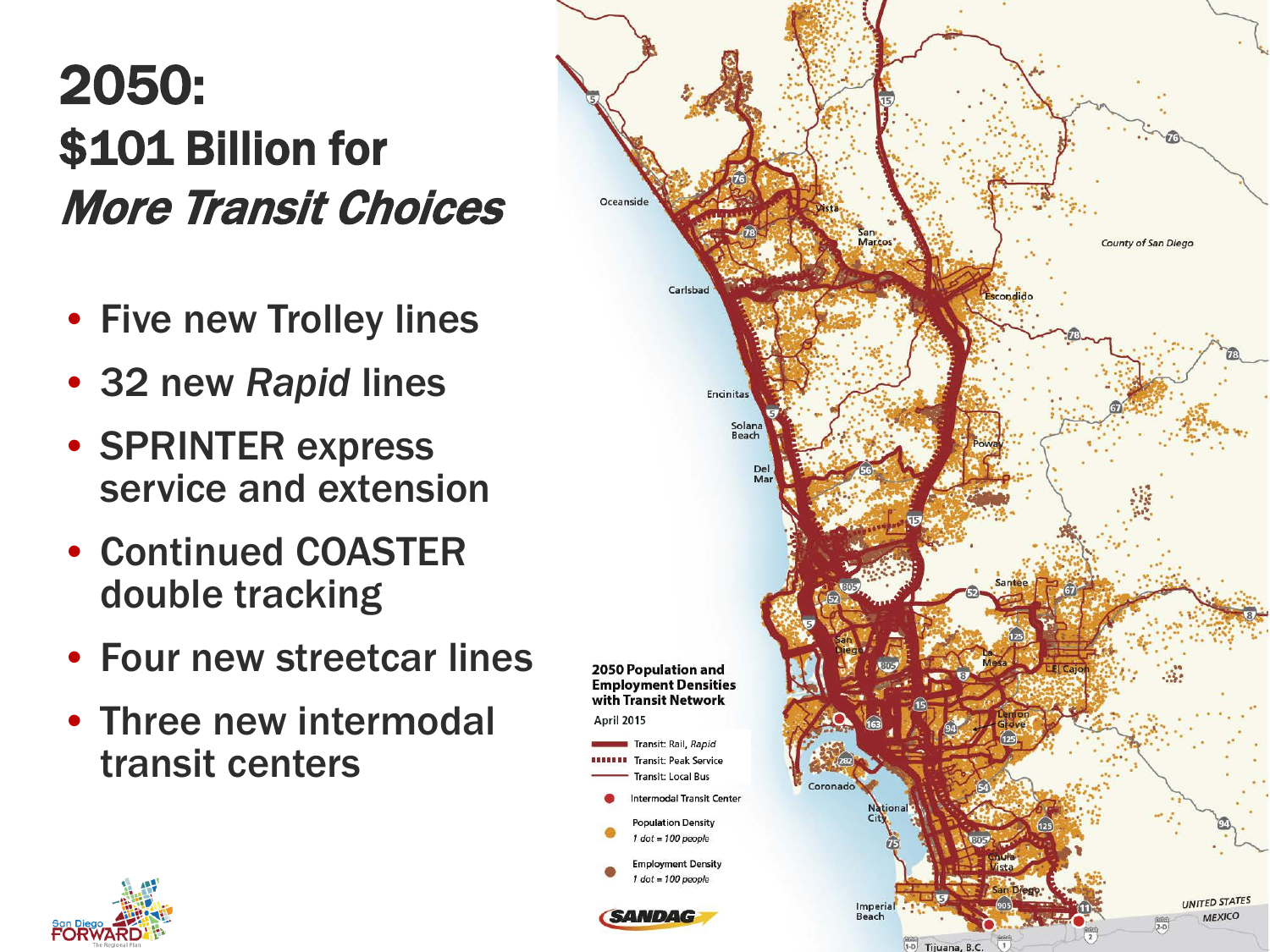#### 2050: \$5 Billion for More Biking and Walking Choices

275 miles of bikeways – More than the distance from San Ysidro to Santa Barbara



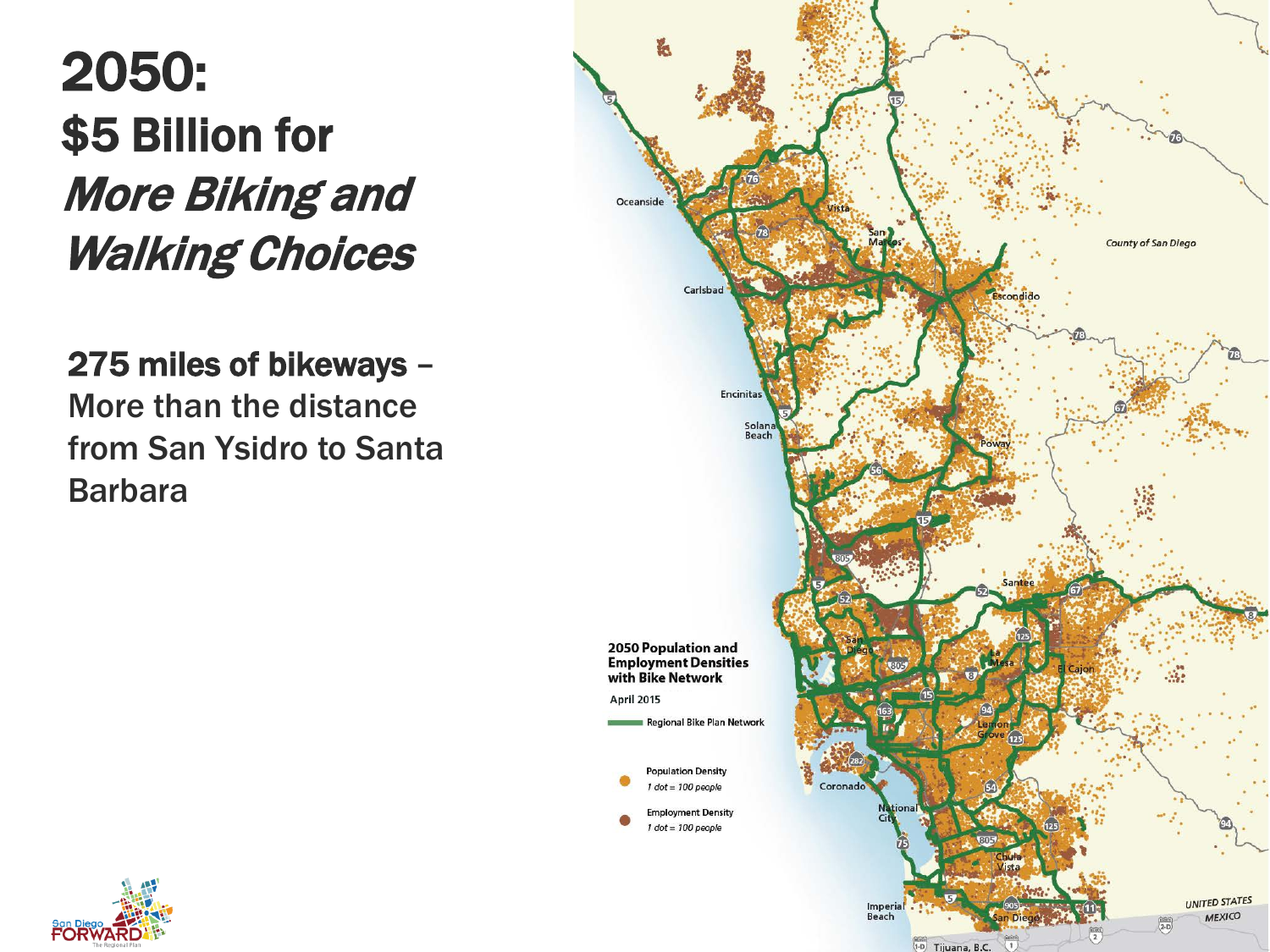#### MANAGED LANES

Distinguish between "general purpose" lanes and "Managed Lanes" that promote transit, ridesharing **Managed lanes are** part of SANDAG's adopted SCS, which exceeds GHG targets

and lowers VMT

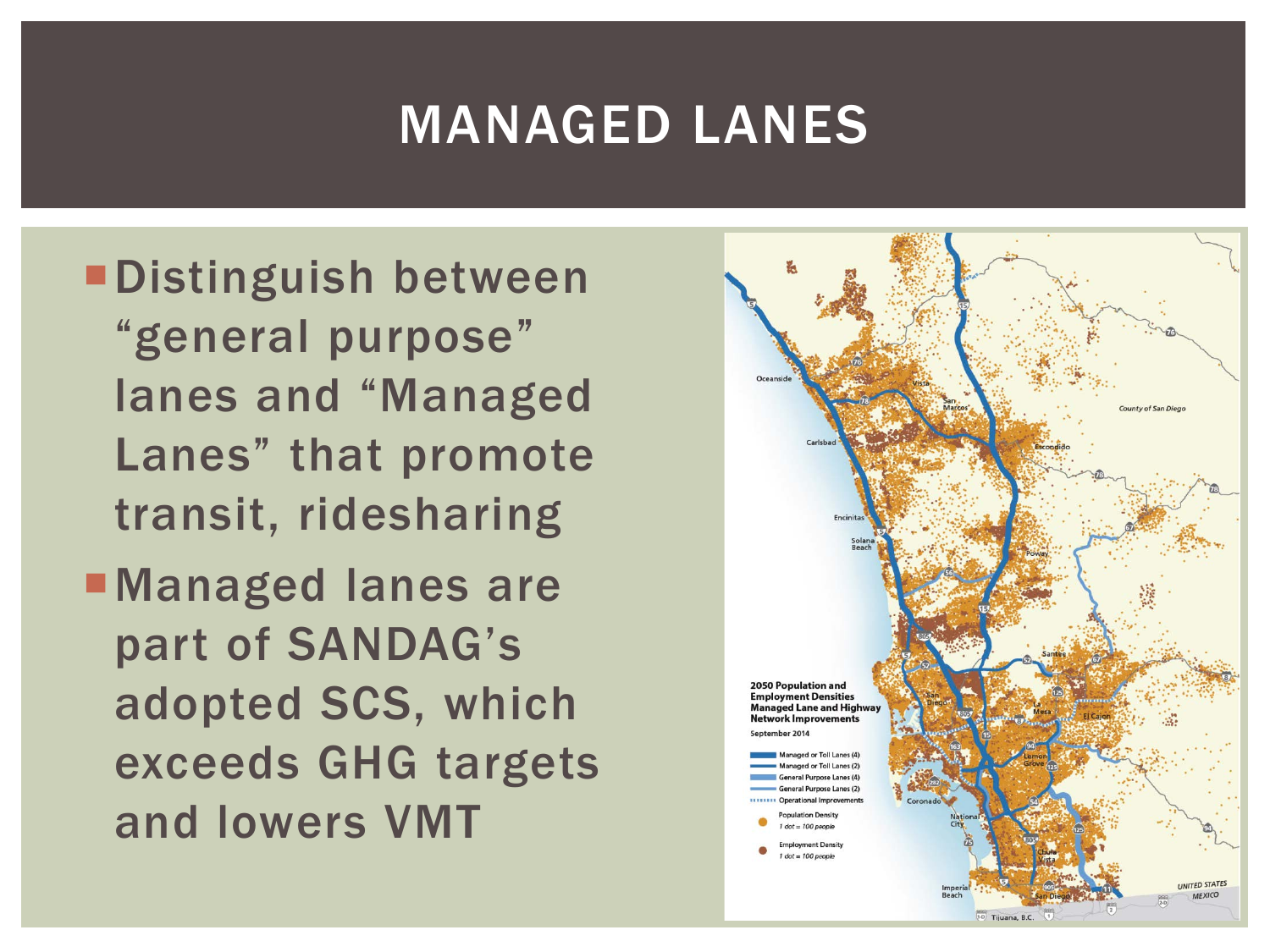#### LAND USE PROJECTS AND PLANS

- Streamline land use projects within one-half mile of existing and planned major transit stops or high quality transit corridors
- **Provide more information supporting VMT threshold of 15%** below regional average for residential and office projects
	- No analysis or definitive information showing level of VMT reduction needed to meet statewide GHG goals (AB 32, SB 375, Executive Orders)
	- **No clear nexus between the project-level recommendation for new** development and the statewide GHG policies and references governing existing and new development
- Clarify and broaden definition of a land use project's or plan's "consistency" with an RTP/SCS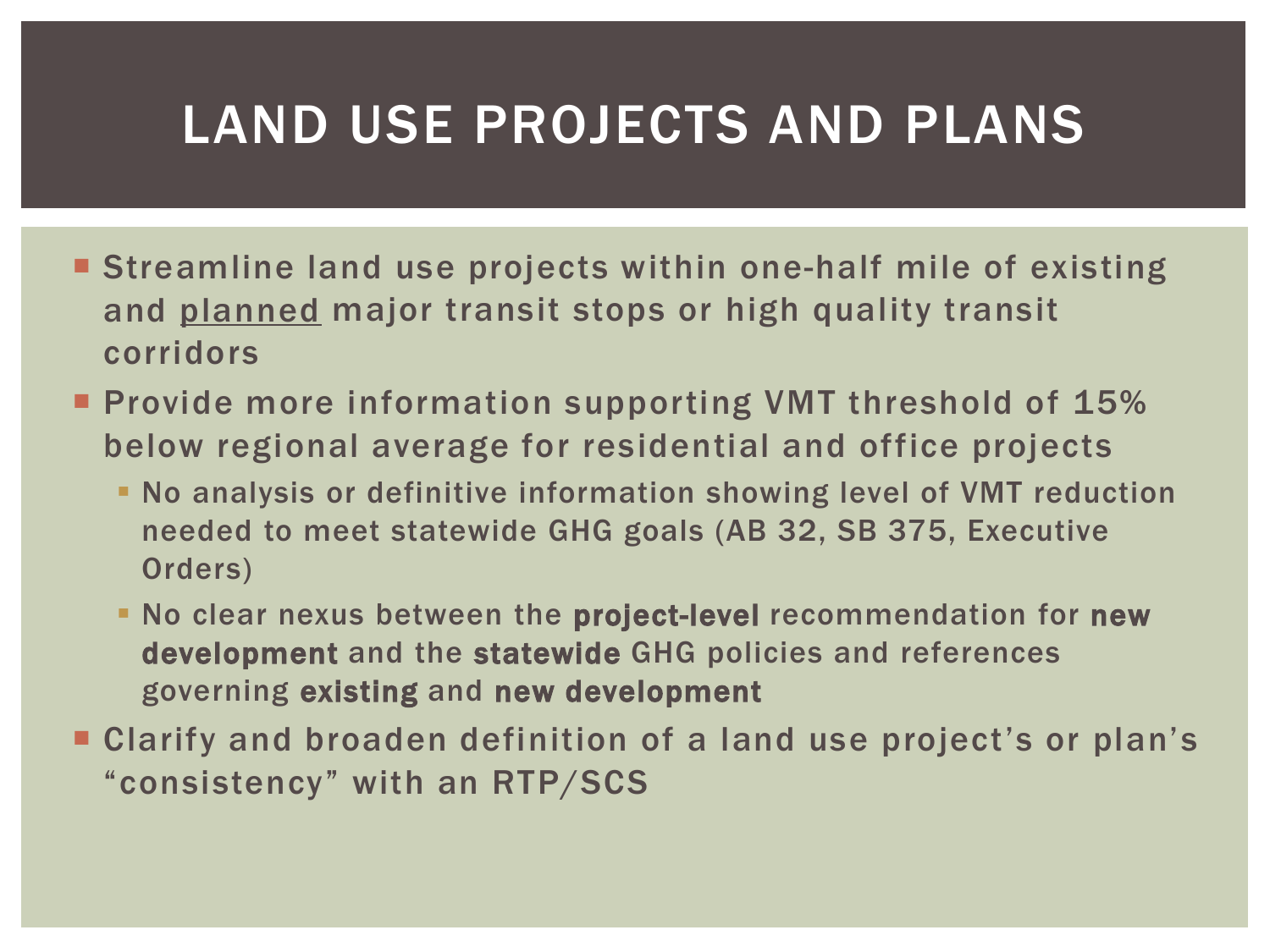# TECHNICAL SUPPORT FOR SB 743 IMPLEMENTATION

- **Pursuing funding to update regional traffic impact study** guidelines
- Developed [technical white paper](http://www.sandag.org/uploads/publicationid/publicationid_1795_16802.pdf) on using the SANDAG Regional Travel Demand Model to Calculate VMT
- Participating in Caltrans Transportation Analysis Guide and Transportation Impact Study Guide Project